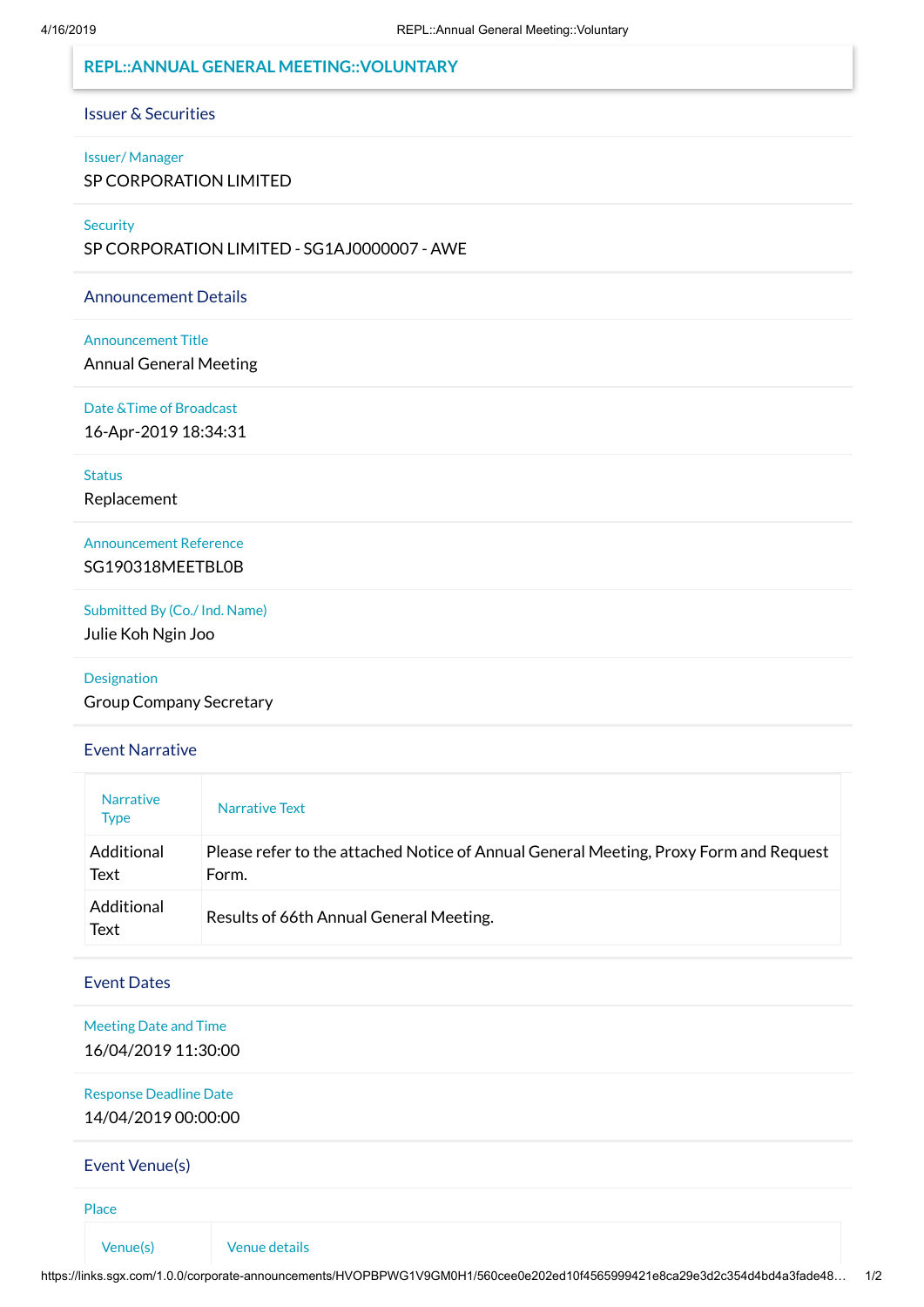Meeting Venue | MND Function Room, Annexe A, Maxwell Road, MND Complex, Singapore 069112

## **Attachments**

[SBA-190318-Notice%20of%20AGM-%20Proxy-%20Request%20forms.pdf](https://links.sgx.com/1.0.0/corporate-announcements/HVOPBPWG1V9GM0H1/SBA-190318-Notice%20of%20AGM-%20Proxy-%20Request%20forms.pdf)

### [SBA-190416-AGM%20Results.pdf](https://links.sgx.com/1.0.0/corporate-announcements/HVOPBPWG1V9GM0H1/SBA-190416-AGM%20Results.pdf)

Total size =276K MB

Related Announcements

Related Announcements

18/03/2019 08:56:44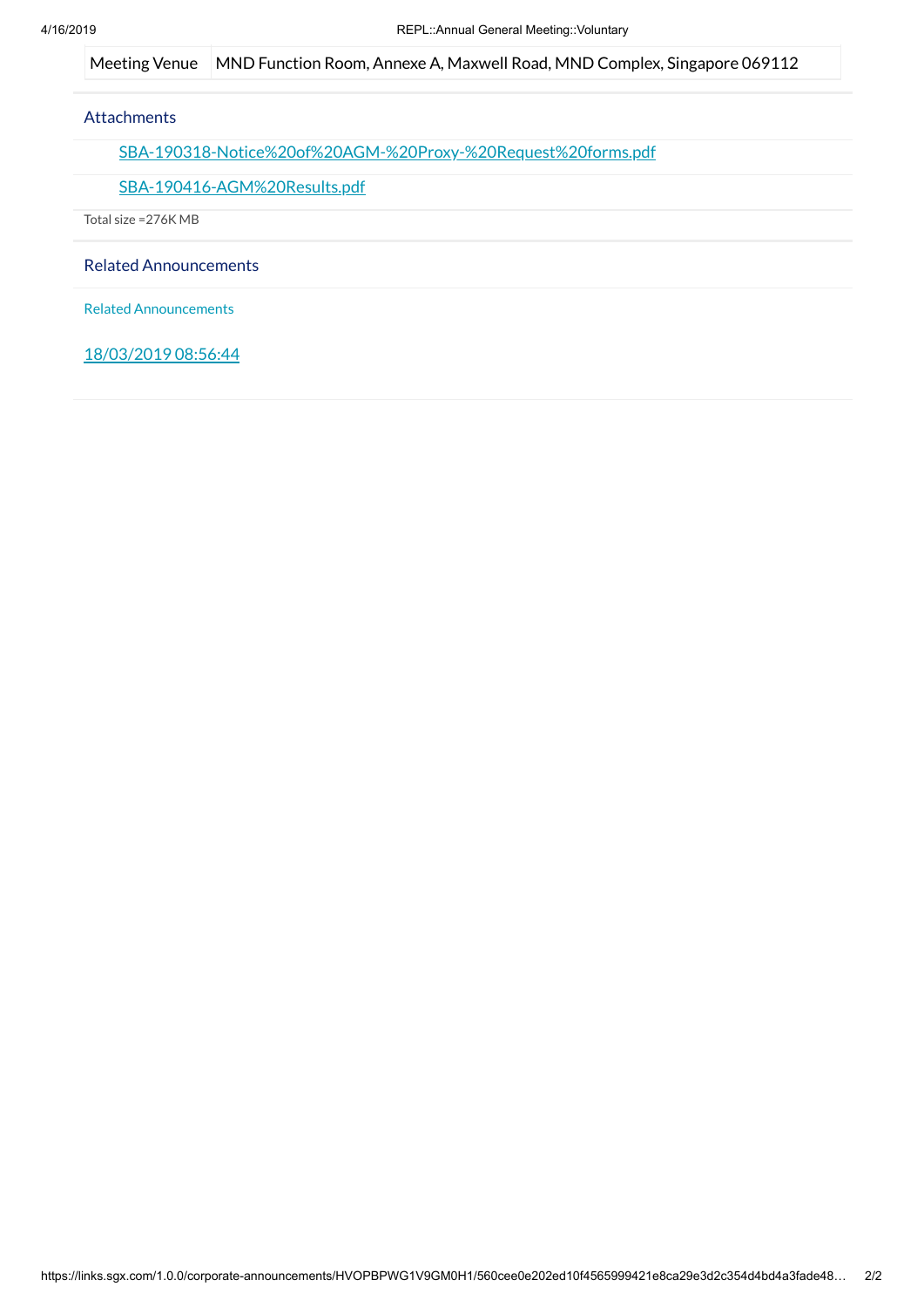

\*\*\*\*\*\*\*\*\*\*\*\*\*\*\*\*\*

# **RESULTS OF THE 66 TH ANNUAL GENERAL MEETING HELD ON 16 APRIL 2019**

SP Corporation Limited (the "**Company**") is pleased to announce, pursuant to Rule 704(16) of the Listing Manual of the Singapore Exchange Securities Trading Limited, that on a poll vote, all of the resolutions set out in the Notice of Annual General Meeting ("**AGM**") dated 18 March 2019 were duly passed by the Company's shareholders at the AGM held on 16 April 2019.

The results of the poll on each of the resolutions put to the vote at the AGM are set out below for information:

|                                                                                                                                                           |                                                                                                              | For                               |                                                                                               | <b>Against</b>                    |                                                                                               |
|-----------------------------------------------------------------------------------------------------------------------------------------------------------|--------------------------------------------------------------------------------------------------------------|-----------------------------------|-----------------------------------------------------------------------------------------------|-----------------------------------|-----------------------------------------------------------------------------------------------|
| <b>Resolution number</b><br>and details                                                                                                                   | <b>Total number</b><br>of shares<br>represented<br>by votes for<br>and against<br>the relevant<br>resolution | <b>Number of</b><br><b>Shares</b> | As a<br>percentage of<br>total number<br>of votes for<br>and against<br>the resolution<br>(%) | <b>Number of</b><br><b>Shares</b> | As a<br>percentage of<br>total number<br>of votes for<br>and against<br>the resolution<br>(%) |
| <b>Ordinary Business</b>                                                                                                                                  |                                                                                                              |                                   |                                                                                               |                                   |                                                                                               |
| <b>Ordinary Resolution 1</b><br><b>Adoption of Directors'</b><br>Statement, Audited<br><b>Financial Statements and</b><br>Independent Auditor's<br>Report | 28,908,871                                                                                                   | 28,908,871                        | 100                                                                                           | 0                                 | $\mathbf 0$                                                                                   |
| <b>Ordinary Resolution 2</b><br>Approval of Directors' fees                                                                                               | 28,908,971                                                                                                   | 28,846,771                        | 99.78                                                                                         | 62,200                            | 0.22                                                                                          |
| <b>Ordinary Resolution 3</b><br>Re-election of<br>Mr Tan Lye Huat as<br>Director                                                                          | 28,908,971                                                                                                   | 28,846,771                        | 99.78                                                                                         | 62,200                            | 0.22                                                                                          |
| <b>Ordinary Resolution 4</b><br>Re-election of Mr William<br>Nursalim alias William<br>Liem as Director                                                   | 28,908,971                                                                                                   | 28,175,771                        | 97.46                                                                                         | 733,200                           | 2.54                                                                                          |
| <b>Ordinary Resolution 5</b><br>Re-election of Mr David<br>Lee Kay Tuan as Director                                                                       | 28,908,971                                                                                                   | 28,853,771                        | 99.81                                                                                         | 55,200                            | 0.19                                                                                          |
| <b>Ordinary Resolution 6</b><br>Re-appointment of<br>Deloitte & Touche LLP as<br>Auditors and authorisation<br>for Directors to fix their<br>remuneration | 28,908,871                                                                                                   | 28,908,871                        | 100                                                                                           | 0                                 | $\mathbf 0$                                                                                   |